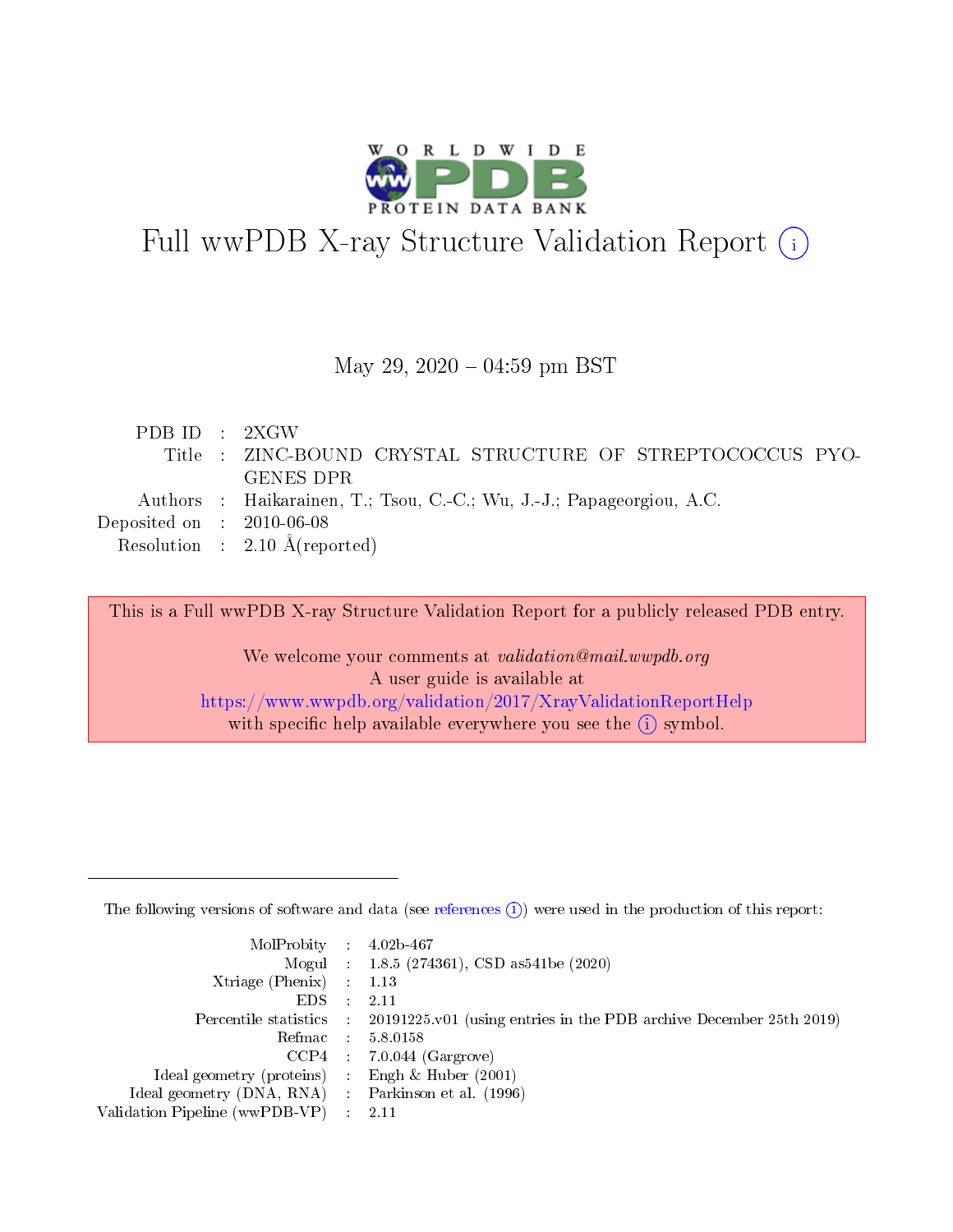## 1 [O](https://www.wwpdb.org/validation/2017/XrayValidationReportHelp#overall_quality)verall quality at a glance  $(i)$

The following experimental techniques were used to determine the structure: X-RAY DIFFRACTION

The reported resolution of this entry is 2.10 Å.

Percentile scores (ranging between 0-100) for global validation metrics of the entry are shown in the following graphic. The table shows the number of entries on which the scores are based.



| Metric                | Whole archive<br>$(\#\mathrm{Entries})$ | Similar resolution<br>$(\#\text{Entries},\,\text{resolution}\,\,\text{range}(\textup{\AA}))$ |
|-----------------------|-----------------------------------------|----------------------------------------------------------------------------------------------|
| $R_{free}$            | 130704                                  | $5197(2.10-2.10)$                                                                            |
| Clashscore            | 141614                                  | $5710(2.10-2.10)$                                                                            |
| Ramachandran outliers | 138981                                  | $5647 (2.10-2.10)$                                                                           |
| Sidechain outliers    | 138945                                  | $5648(2.10-2.10)$                                                                            |
| RSRZ outliers         | 127900                                  | $5083(2.10-2.10)$                                                                            |

The table below summarises the geometric issues observed across the polymeric chains and their fit to the electron density. The red, orange, yellow and green segments on the lower bar indicate the fraction of residues that contain outliers for  $>=3, 2, 1$  and 0 types of geometric quality criteria respectively. A grey segment represents the fraction of residues that are not modelled. The numeric value for each fraction is indicated below the corresponding segment, with a dot representing fractions  $\epsilon=5\%$  The upper red bar (where present) indicates the fraction of residues that have poor fit to the electron density. The numeric value is given above the bar.

| Mol           | hain | Length | Quality of chain |    |     |
|---------------|------|--------|------------------|----|-----|
|               |      |        | 6%               |    |     |
| <u>. на п</u> | . .  | 199    | 76%              | 7% | 17% |

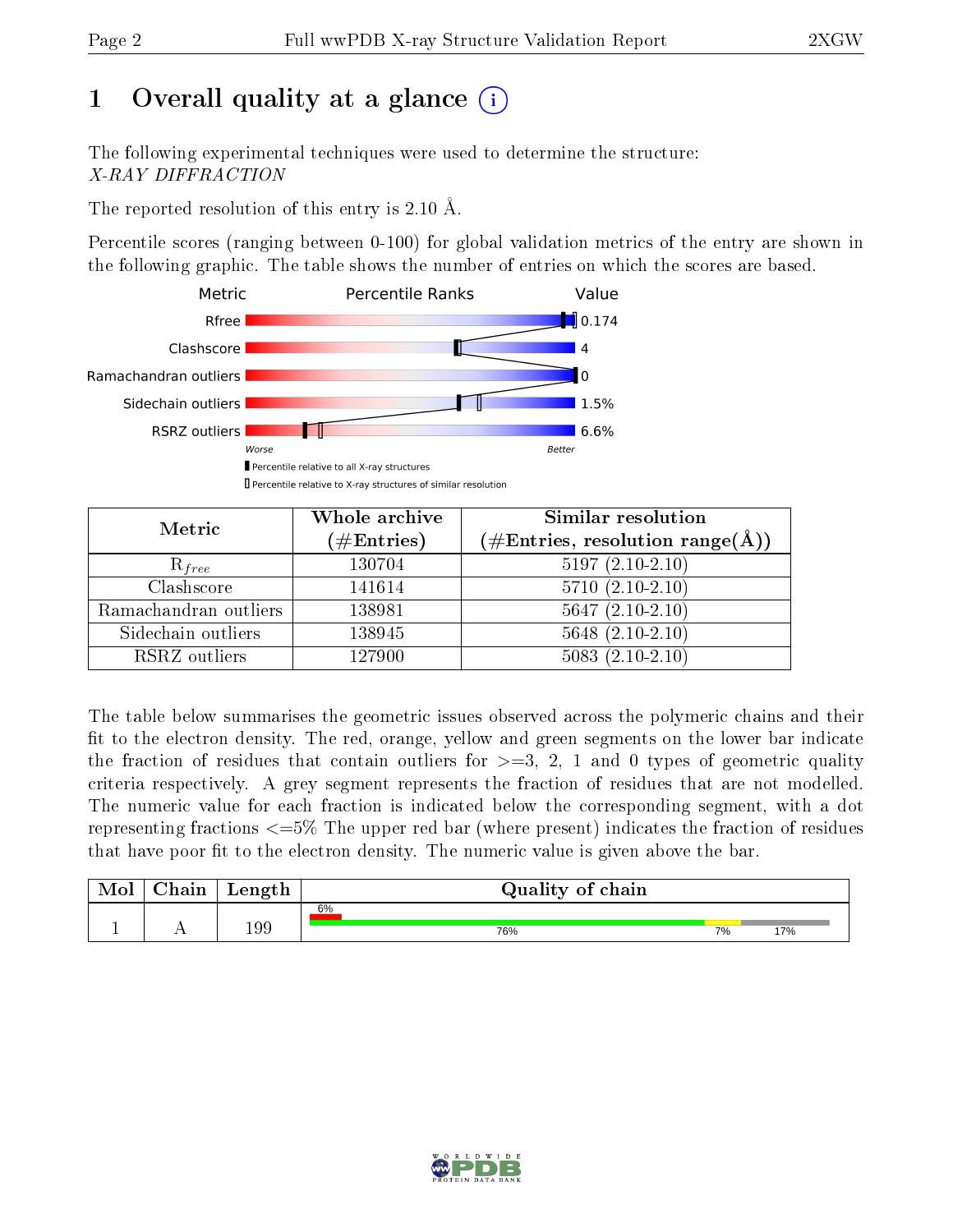## 2 Entry composition (i)

There are 6 unique types of molecules in this entry. The entry contains 1530 atoms, of which 0 are hydrogens and 0 are deuteriums.

In the tables below, the ZeroOcc column contains the number of atoms modelled with zero occupancy, the AltConf column contains the number of residues with at least one atom in alternate conformation and the Trace column contains the number of residues modelled with at most 2 atoms.

Molecule 1 is a protein called PEROXIDE RESISTANCE PROTEIN.

| Mol | Chain | $\,^{\shortmid}$ Residues |                           |     | $\rm\bf Atoms$ |     |  | $\rm ZeroOcc \mid AltConf \mid Trace$ |  |
|-----|-------|---------------------------|---------------------------|-----|----------------|-----|--|---------------------------------------|--|
|     |       | $166\,$                   | $\text{Total}$<br>1 ว ว ว | 837 | 215            | 267 |  |                                       |  |

| Chain            | Residue        | Modelled         | Actual                   | Comment        | Reference                                |
|------------------|----------------|------------------|--------------------------|----------------|------------------------------------------|
| $\bf{A}$         | $-15$          | MET              |                          | expression tag | UNP Q7CN02                               |
| $\bf{A}$         | $-14$          | <b>ALA</b>       |                          | expression tag | Q7CN02<br>UNP                            |
| А                | $-13$          | <b>SER</b>       |                          | expression tag | Q7CN02<br><b>UNP</b>                     |
| $\boldsymbol{A}$ | $-12$          | MET              |                          | expression tag | Q7CN02<br><b>UNP</b>                     |
| A                | $-11$          | <b>THR</b>       |                          | expression tag | $Q\overline{7CN02}$<br><b>UNP</b>        |
| $\boldsymbol{A}$ | $-10$          | <b>GLY</b>       | $\blacksquare$           | expression tag | Q7CN02<br><b>UNP</b>                     |
| $\bf{A}$         | -9             | <b>GLY</b>       | ÷                        | expression tag | Q7CN02<br><b>UNP</b>                     |
| $\bf{A}$         | $-8$           | <b>GLN</b>       | $\blacksquare$           | expression tag | Q7CN02<br><b>UNP</b>                     |
| $\overline{A}$   | $-7$           | <b>GLN</b>       |                          | expression tag | Q7CN02<br><b>UNP</b>                     |
| $\bf{A}$         | $-6$           | MET              |                          | expression tag | $\overline{\text{Q7C}N02}$<br><b>UNP</b> |
| $\boldsymbol{A}$ | $-5$           | <b>GLY</b>       |                          | expression tag | Q7CN02<br><b>UNP</b>                     |
| $\boldsymbol{A}$ | $-4$           | $\rm{ARG}$       |                          | expression tag | <b>UNP</b><br>Q7CN02                     |
| $\boldsymbol{A}$ | $-3$           | <b>ASP</b>       |                          | expression tag | Q7CN02<br><b>UNP</b>                     |
| $\boldsymbol{A}$ | $-2$           | PRO              | ÷                        | expression tag | Q7CN02<br><b>UNP</b>                     |
| $\boldsymbol{A}$ | $-1$           | <b>ASN</b>       |                          | expression tag | Q7CN02<br>UNP                            |
| $\boldsymbol{A}$ | $\overline{0}$ | <b>SER</b>       |                          | expression tag | Q7CN02<br><b>UNP</b>                     |
| $\bf{A}$         | 176            | <b>LEU</b>       |                          | expression tag | $Q7C\overline{N02}$<br><b>UNP</b>        |
| $\boldsymbol{A}$ | 177            | GLU              |                          | expression tag | Q7CN02<br>UNP                            |
| $\boldsymbol{A}$ | 178            | HIS              |                          | expression tag | Q7CN02<br><b>UNP</b>                     |
| $\boldsymbol{A}$ | 179            | <b>HIS</b>       |                          | expression tag | Q7CN02<br><b>UNP</b>                     |
| $\boldsymbol{A}$ | 180            | <b>HIS</b>       |                          | expression tag | Q7CN02<br><b>UNP</b>                     |
| $\boldsymbol{A}$ | 181            | <b>HIS</b>       | $\overline{\phantom{0}}$ | expression tag | $Q\overline{7CN02}$<br>UNP               |
| $\bf{A}$         | 182            | <b>HIS</b>       | $\overline{a}$           | expression tag | Q7CN02<br>UNP                            |
| $\overline{A}$   | 183            | $\overline{HIS}$ |                          | expression tag | Q7CN02<br><b>UNP</b>                     |
| $\boldsymbol{A}$ | 79             | VAL              | MET                      | conflict       | UNP Q7CN02                               |

There are 25 discrepancies between the modelled and reference sequences:

<sup>•</sup> Molecule 2 is ZINC ION (three-letter code: ZN) (formula: Zn).

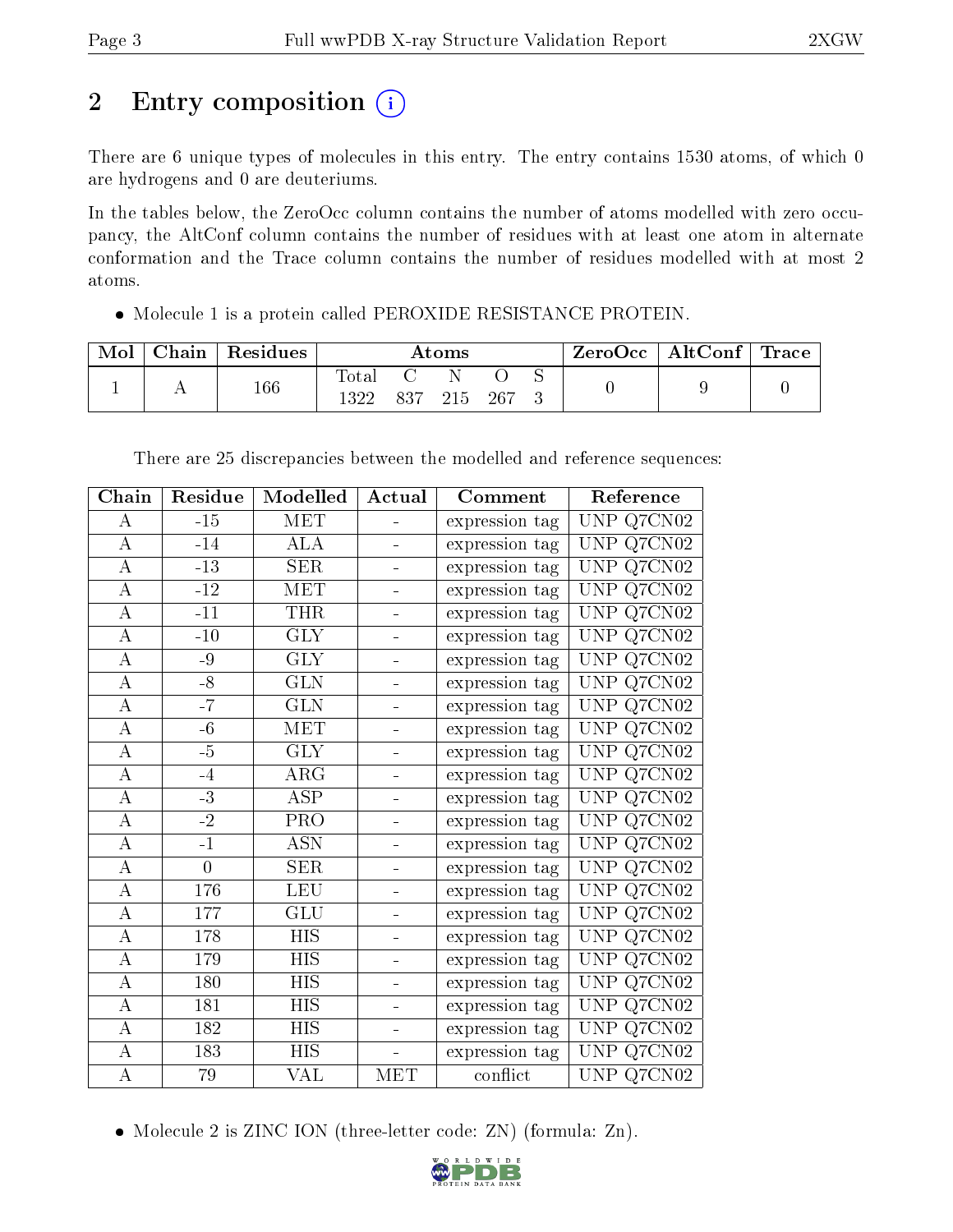|  | $\text{Mol}$   Chain   Residues | Atoms | $\mid$ ZeroOcc $\mid$ AltConf |  |
|--|---------------------------------|-------|-------------------------------|--|
|  |                                 | Total |                               |  |

Molecule 3 is CHLORIDE ION (three-letter code: CL) (formula: Cl).

|  | $\text{Mol}$   Chain   Residues | Atoms    | ZeroOcc   AltConf |  |
|--|---------------------------------|----------|-------------------|--|
|  |                                 | Total Cl |                   |  |

 $\bullet$  Molecule 4 is SUCCINIC ACID (three-letter code: SIN) (formula:  $\rm{C_4H_6O_4}).$ 



|  | $\text{Mol}$   Chain   Residues | Atoms                                                   | $ZeroOcc \mid AltConf$ |  |
|--|---------------------------------|---------------------------------------------------------|------------------------|--|
|  |                                 | $\begin{bmatrix} \text{Total} & \text{C} \end{bmatrix}$ |                        |  |

 $\bullet$  Molecule 5 is GLYCEROL (three-letter code: GOL) (formula:  $\rm{C_3H_8O_3}).$ 

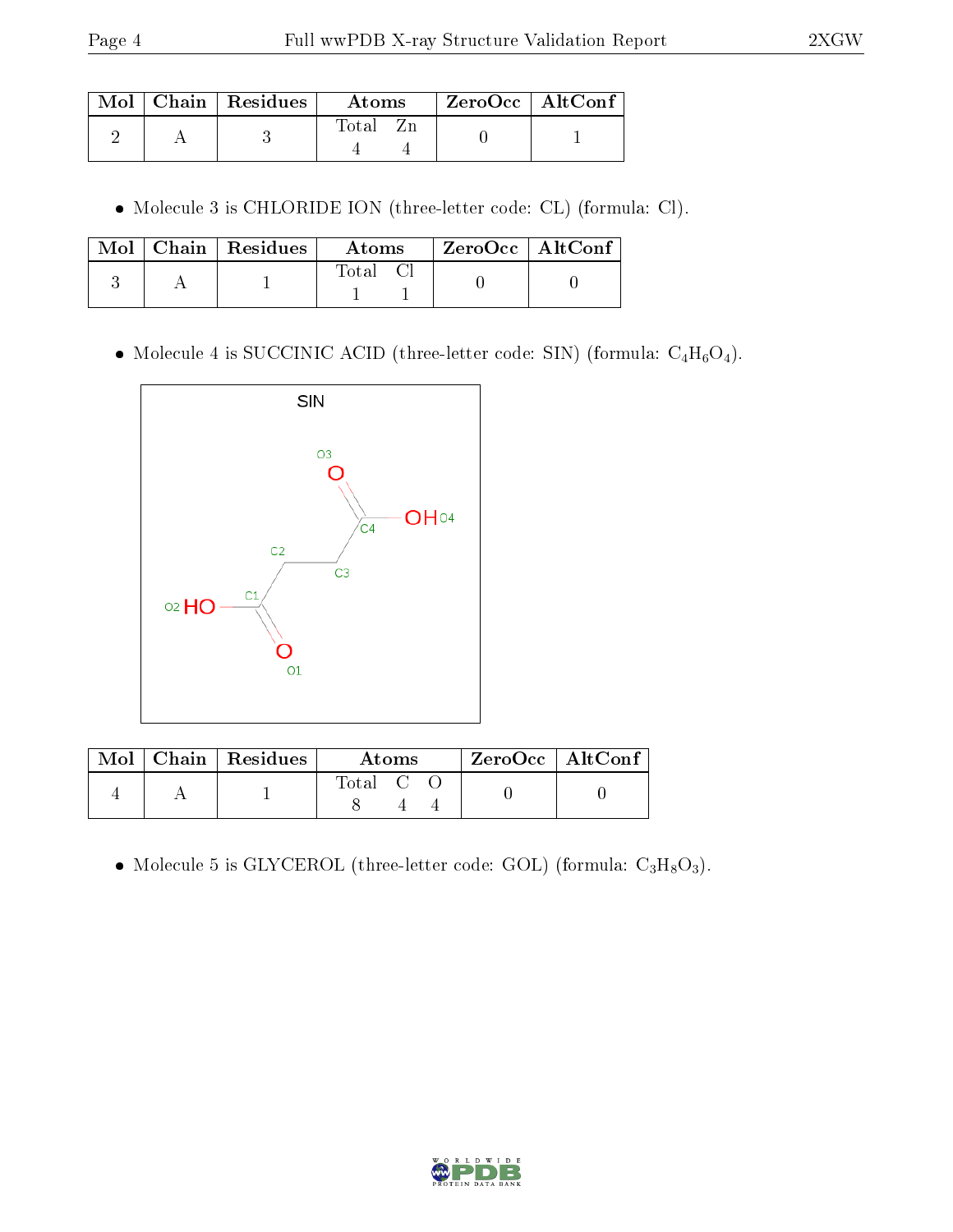

|  | $\text{Mol}$   Chain   Residues | Atoms                                                   |  |  | $ZeroOcc \   \$ AltConf |  |
|--|---------------------------------|---------------------------------------------------------|--|--|-------------------------|--|
|  |                                 | $\begin{bmatrix} \text{Total} & \text{C} \end{bmatrix}$ |  |  |                         |  |

• Molecule 6 is water.

| Mol | Chain   Residues | Atoms                     | ZeroOcc   AltConf |  |
|-----|------------------|---------------------------|-------------------|--|
|     | 189              | $\rm Total$<br>189<br>-89 |                   |  |

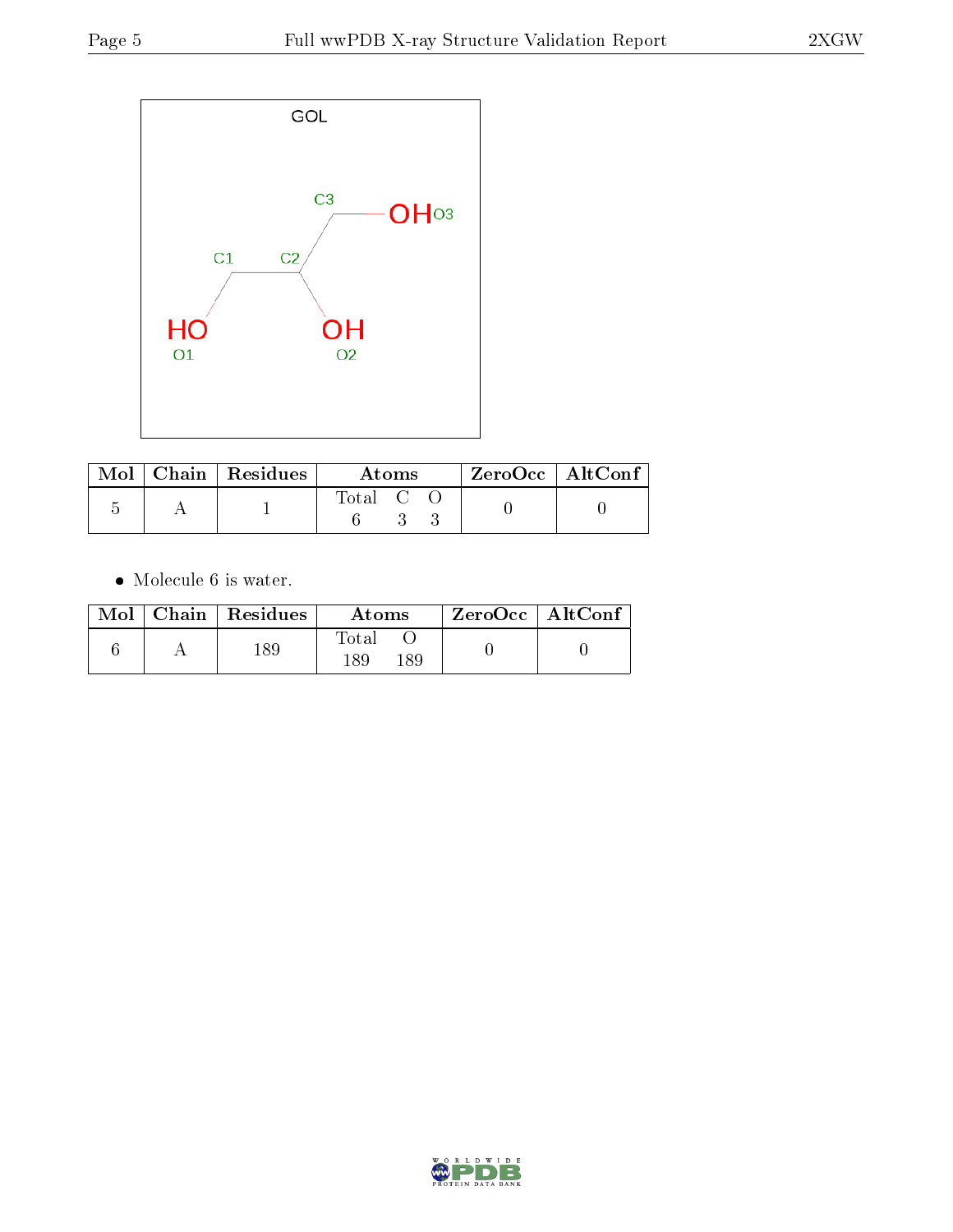## 3 Residue-property plots  $(i)$

These plots are drawn for all protein, RNA and DNA chains in the entry. The first graphic for a chain summarises the proportions of the various outlier classes displayed in the second graphic. The second graphic shows the sequence view annotated by issues in geometry and electron density. Residues are color-coded according to the number of geometric quality criteria for which they contain at least one outlier: green  $= 0$ , yellow  $= 1$ , orange  $= 2$  and red  $= 3$  or more. A red dot above a residue indicates a poor fit to the electron density (RSRZ  $> 2$ ). Stretches of 2 or more consecutive residues without any outlier are shown as a green connector. Residues present in the sample, but not in the model, are shown in grey.

• Molecule 1: PEROXIDE RESISTANCE PROTEIN



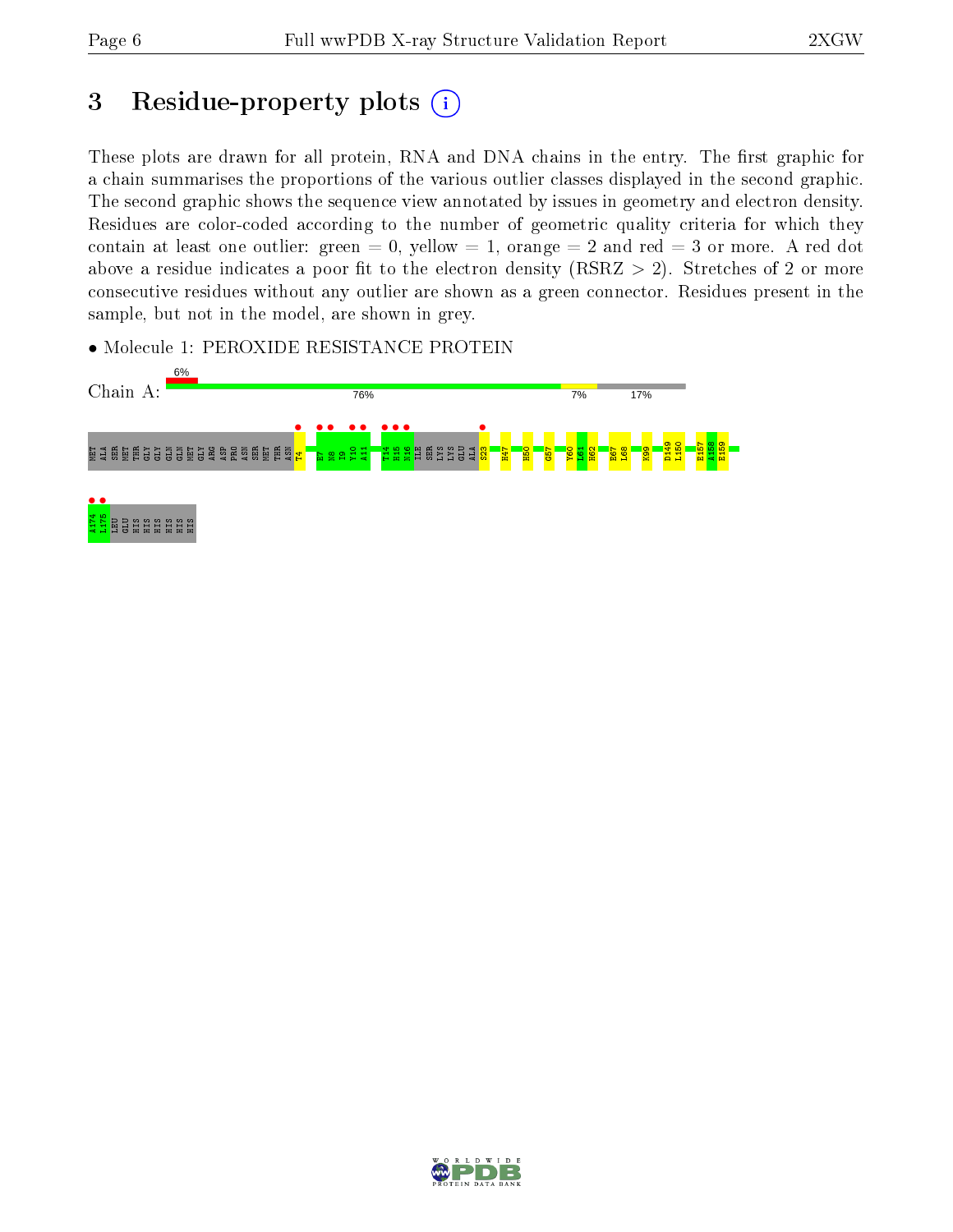## 4 Data and refinement statistics  $(i)$

| Property                                                                | Value                                             | Source     |
|-------------------------------------------------------------------------|---------------------------------------------------|------------|
| Space group                                                             | F 41 3 2                                          | Depositor  |
| Cell constants                                                          | $187.\overline{12A}$<br>187.12Å<br>187.12Å        | Depositor  |
| a, b, c, $\alpha$ , $\beta$ , $\gamma$                                  | $90.00^\circ$<br>$90.00^{\circ}$<br>$90.00^\circ$ |            |
| Resolution $(A)$                                                        | $107.83 - 2.10$                                   | Depositor  |
|                                                                         | $-2.10$<br>66.16                                  | <b>EDS</b> |
| % Data completeness                                                     | $100.0 (107.83 - 2.10)$                           | Depositor  |
| (in resolution range)                                                   | $100.0 (66.16-2.10)$                              | <b>EDS</b> |
| $R_{merge}$                                                             | 0.16                                              | Depositor  |
| $\mathrm{R}_{sym}$                                                      | (Not available)                                   | Depositor  |
| $\langle I/\sigma(I) \rangle^{-1}$                                      | $5.26$ (at $2.10\text{\AA}$ )                     | Xtriage    |
| Refinement program                                                      | REFMAC 5.4.0078                                   | Depositor  |
|                                                                         | 0.144<br>, 0.172                                  | Depositor  |
| $R, R_{free}$                                                           | $0.144$ ,<br>0.174                                | DCC        |
| $R_{free}$ test set                                                     | 856 reflections $(5.06\%)$                        | wwPDB-VP   |
| Wilson B-factor $(A^2)$                                                 | 15.7                                              | Xtriage    |
| Anisotropy                                                              | 0.000                                             | Xtriage    |
| Bulk solvent $k_{sol}(\mathrm{e}/\mathrm{A}^3),\,B_{sol}(\mathrm{A}^2)$ | 0.39, 60.8                                        | <b>EDS</b> |
| L-test for twinning <sup>2</sup>                                        | $< L >$ = 0.49, $< L^2 >$ = 0.33                  | Xtriage    |
| Estimated twinning fraction                                             | No twinning to report.                            | Xtriage    |
| $\overline{F_o, F_c}$ correlation                                       | 0.96                                              | <b>EDS</b> |
| Total number of atoms                                                   | 1530                                              | wwPDB-VP   |
| Average B, all atoms $(A^2)$                                            | 17.0                                              | wwPDB-VP   |

Xtriage's analysis on translational NCS is as follows: The largest off-origin peak in the Patterson function is  $4.19\%$  of the height of the origin peak. No significant pseudotranslation is detected.

<sup>&</sup>lt;sup>2</sup>Theoretical values of  $\langle |L| \rangle$ ,  $\langle L^2 \rangle$  for acentric reflections are 0.5, 0.333 respectively for untwinned datasets, and 0.375, 0.2 for perfectly twinned datasets.



<span id="page-6-1"></span><span id="page-6-0"></span><sup>1</sup> Intensities estimated from amplitudes.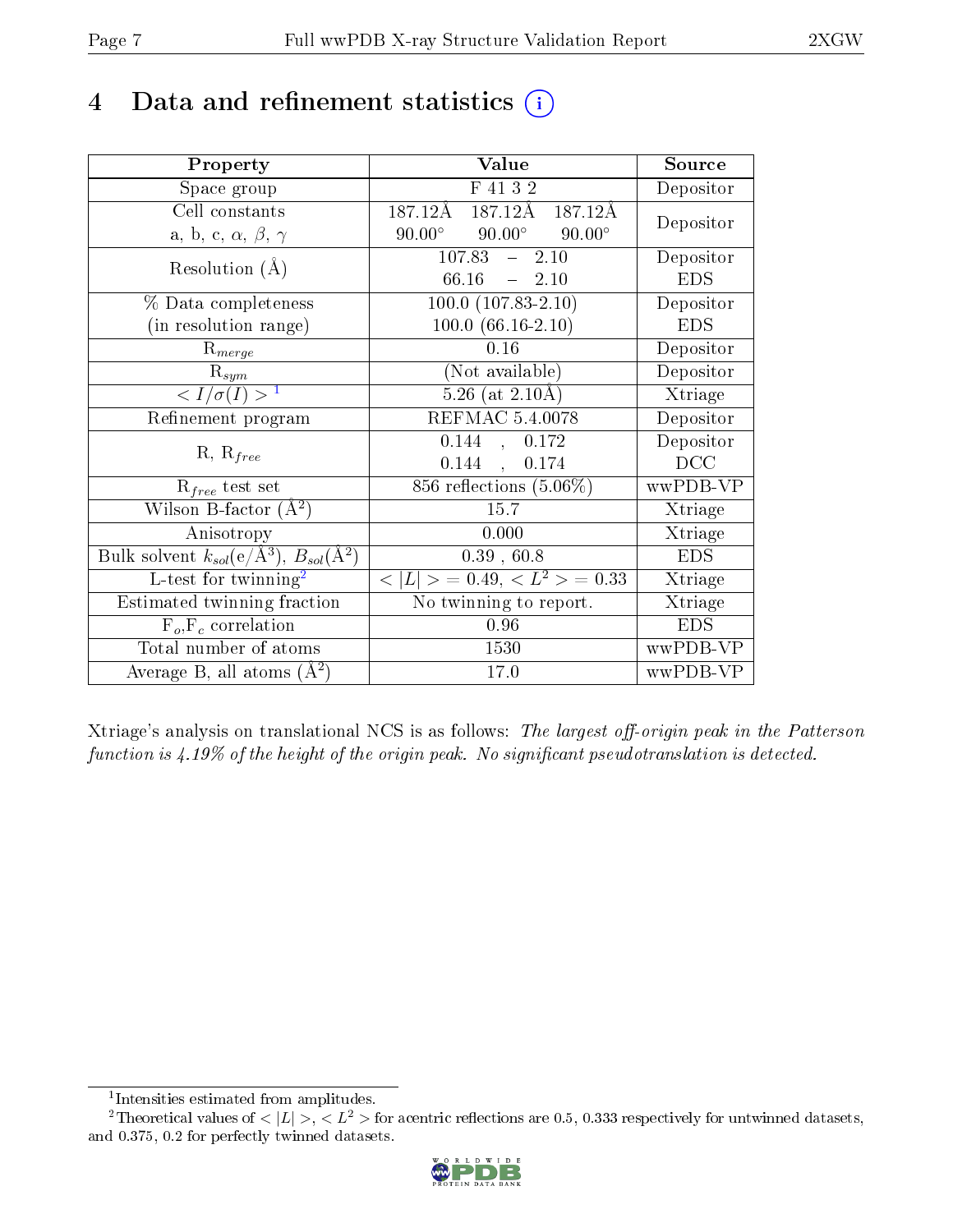## 5 Model quality  $(i)$

## 5.1 Standard geometry (i)

Bond lengths and bond angles in the following residue types are not validated in this section: GOL, ZN, SIN, CL

The Z score for a bond length (or angle) is the number of standard deviations the observed value is removed from the expected value. A bond length (or angle) with  $|Z| > 5$  is considered an outlier worth inspection. RMSZ is the root-mean-square of all Z scores of the bond lengths (or angles).

| Bond lengths<br>$Mol$   Chain |      |                                 | Bond angles |        |
|-------------------------------|------|---------------------------------|-------------|--------|
|                               |      | RMSZ $ #Z  > 5$ RMSZ $ #Z  > 5$ |             |        |
|                               | 0.69 | 0/1365                          | 0.62        | 0/1853 |

There are no bond length outliers.

There are no bond angle outliers.

There are no chirality outliers.

There are no planarity outliers.

### 5.2 Too-close contacts  $(i)$

In the following table, the Non-H and H(model) columns list the number of non-hydrogen atoms and hydrogen atoms in the chain respectively. The H(added) column lists the number of hydrogen atoms added and optimized by MolProbity. The Clashes column lists the number of clashes within the asymmetric unit, whereas Symm-Clashes lists symmetry related clashes.

|  |      | Mol   Chain   Non-H   $H (model)$   $H (added)$ |      | $Class \mid Symm$ -Clashes |
|--|------|-------------------------------------------------|------|----------------------------|
|  | 1322 |                                                 | 1296 |                            |
|  |      |                                                 |      |                            |
|  |      |                                                 |      |                            |
|  |      |                                                 |      |                            |
|  |      |                                                 |      |                            |
|  | 189  |                                                 |      |                            |
|  | 1530 |                                                 | 1308 |                            |

The all-atom clashscore is defined as the number of clashes found per 1000 atoms (including hydrogen atoms). The all-atom clashscore for this structure is 4.

All (11) close contacts within the same asymmetric unit are listed below, sorted by their clash magnitude.

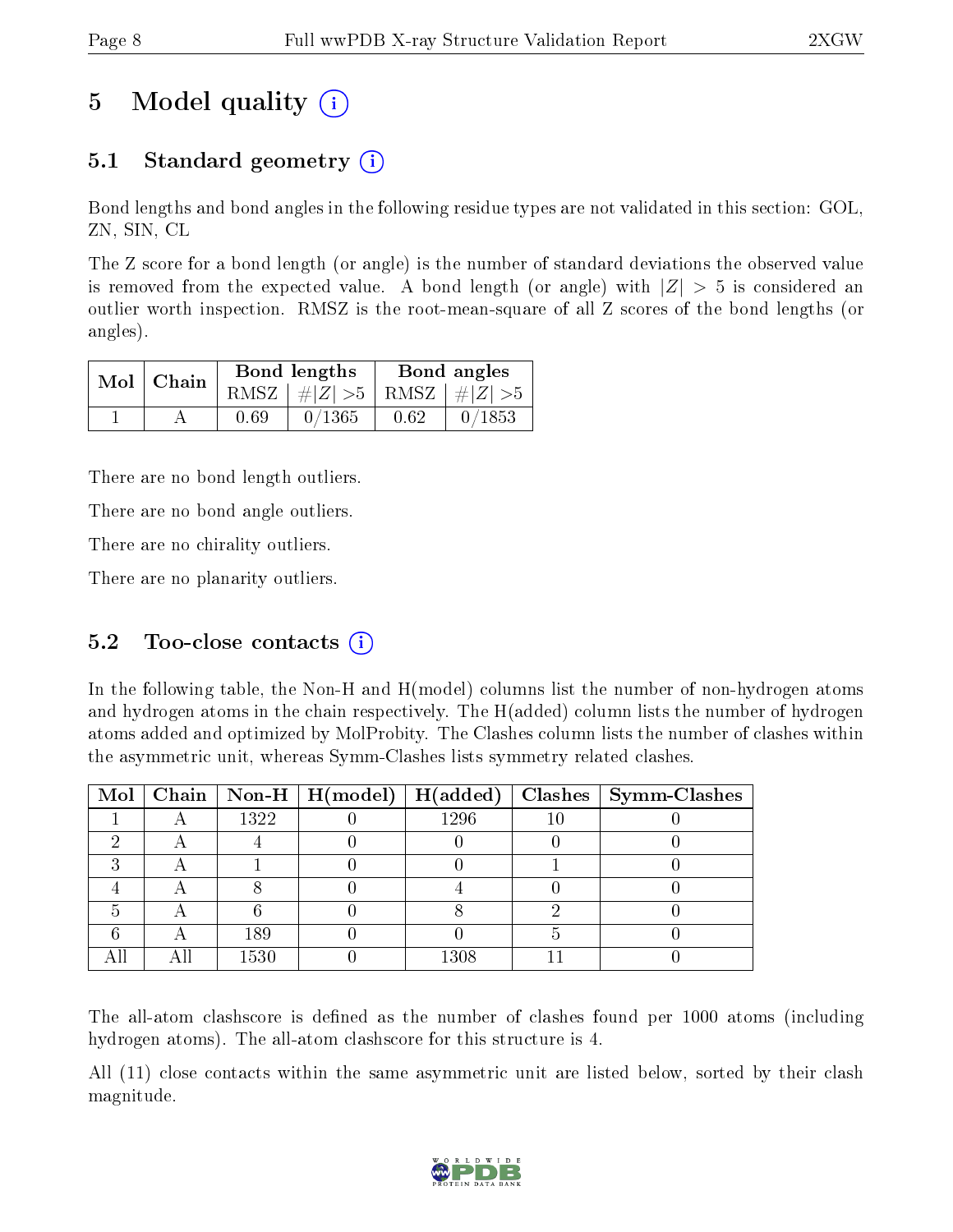| Atom-1              | Atom-2            | Interatomic<br>distance $(A)$ | Clash<br>overlap $(A)$ |
|---------------------|-------------------|-------------------------------|------------------------|
| 3:A:1179:CL:CL      | 6:A:2025:HOH:O    | 2.31                          | 0.83                   |
| 1: A: 4: THEN: HB   | 6:A:2003:HOH:O    | 2.00                          | 0.61                   |
| 1:A:157:GLU:HG2     | 6:A:2169:HOH:O    | 2.02                          | 0.60                   |
| 1: A: 159: GLU: OE2 | 5:A:1181:GOL:C3   | 2.51                          | 0.59                   |
| 1:A:67[B]:GLU:HG3   | 1: A:68:LEU:N     | 2.18                          | 0.58                   |
| 1:A:159:GLU:OE2     | 5:A:1181:GOL:H31  | 2.08                          | 0.53                   |
| 1: A:99: LYS: NZ    | 6:A:2183:HOH:O    | 2.46                          | 0.48                   |
| 1:A:150:LEU:HD23    | 1: A: 150: LEU: C | 2.39                          | 0.43                   |
| 1: A:57: GLY: HA2   | 1: A:60:TYR:CE2   | 2.54                          | 0.43                   |
| 1: A:50: HIS: CE1   | 1: A:62: HIS: CE1 | 3.08                          | 0.42                   |
| 1:A:149[A]:ASP:OD1  | 6:A:2154:HOH:O    | 2.22                          | 0.40                   |

There are no symmetry-related clashes.

### 5.3 Torsion angles (i)

#### 5.3.1 Protein backbone (i)

In the following table, the Percentiles column shows the percent Ramachandran outliers of the chain as a percentile score with respect to all X-ray entries followed by that with respect to entries of similar resolution.

The Analysed column shows the number of residues for which the backbone conformation was analysed, and the total number of residues.

| $\lceil$ Mol $\lceil$ Chain $\lceil$ | Analysed                                | Favoured   Allowed   Outliers   Percentiles |  |                         |  |
|--------------------------------------|-----------------------------------------|---------------------------------------------|--|-------------------------|--|
|                                      | $171/199$ (86\%)   169 (99\%)   2 (1\%) |                                             |  | $\vert$ 100 100 $\vert$ |  |

There are no Ramachandran outliers to report.

#### 5.3.2 Protein sidechains  $(i)$

In the following table, the Percentiles column shows the percent sidechain outliers of the chain as a percentile score with respect to all X-ray entries followed by that with respect to entries of similar resolution.

The Analysed column shows the number of residues for which the sidechain conformation was analysed, and the total number of residues.

| $\mid$ Mol $\mid$ Chain | Analysed                                |  | Rotameric   Outliers   Percentiles |
|-------------------------|-----------------------------------------|--|------------------------------------|
|                         | $143/166$ (86\%)   141 (99\%)   2 (1\%) |  | $\vert 67 \vert \vert 73 \vert$    |

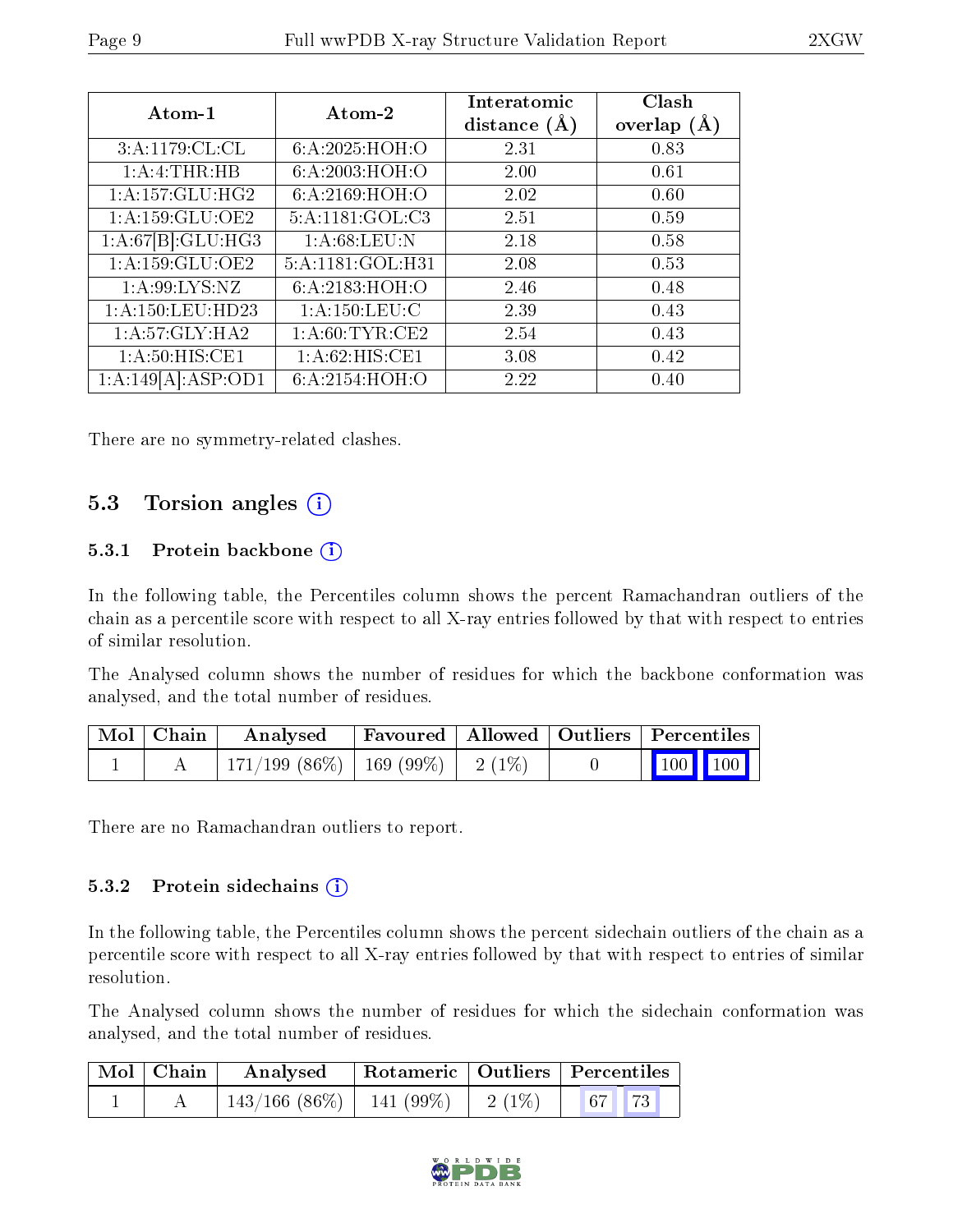All (2) residues with a non-rotameric sidechain are listed below:

| Mol | Chain | Res | Type |
|-----|-------|-----|------|
|     |       | 23  |      |
|     |       |     |      |

Some sidechains can be flipped to improve hydrogen bonding and reduce clashes. There are no such sidechains identified.

#### 5.3.3 RNA  $(i)$

There are no RNA molecules in this entry.

#### 5.4 Non-standard residues in protein, DNA, RNA chains (i)

There are no non-standard protein/DNA/RNA residues in this entry.

#### 5.5 Carbohydrates (i)

There are no carbohydrates in this entry.

#### 5.6 Ligand geometry (i)

Of 7 ligands modelled in this entry, 5 are monoatomic - leaving 2 for Mogul analysis.

In the following table, the Counts columns list the number of bonds (or angles) for which Mogul statistics could be retrieved, the number of bonds (or angles) that are observed in the model and the number of bonds (or angles) that are defined in the Chemical Component Dictionary. The Link column lists molecule types, if any, to which the group is linked. The Z score for a bond length (or angle) is the number of standard deviations the observed value is removed from the expected value. A bond length (or angle) with  $|Z| > 2$  is considered an outlier worth inspection. RMSZ is the root-mean-square of all Z scores of the bond lengths (or angles).

| Mol | Type |  | Link |        | $\mid$ Chain<br>$\vert$ Res |                  |     | Bond lengths |      |        | Bond angles |  |
|-----|------|--|------|--------|-----------------------------|------------------|-----|--------------|------|--------|-------------|--|
|     |      |  |      |        | $\sqrt{\text{counts}}$      | RMSZ             | # Z | Counts       | RMSZ | Ζ<br># |             |  |
|     | いけし  |  | 181  | $\sim$ | 5,5,5                       | 0.47             |     | 0.5.5        | 0.56 |        |             |  |
|     | SIN  |  | 180  |        |                             | 0.0 <sup>2</sup> |     | 2.8.8        | 1.52 |        |             |  |

In the following table, the Chirals column lists the number of chiral outliers, the number of chiral centers analysed, the number of these observed in the model and the number defined in the Chemical Component Dictionary. Similar counts are reported in the Torsion and Rings columns. '-' means no outliers of that kind were identified.

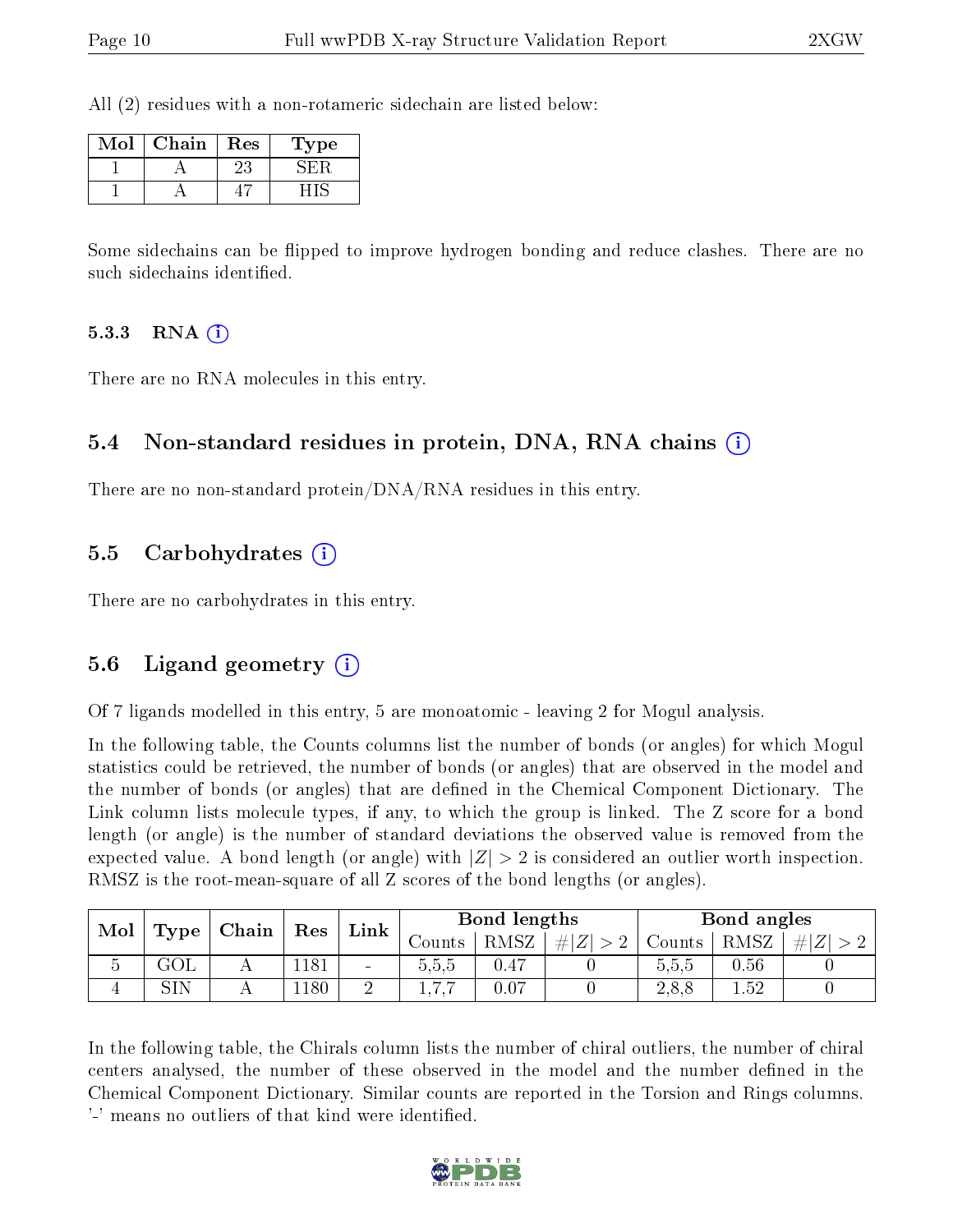|     |      |        | Mol   Type   Chain   Res   Link   Chirals   Torsions   Rings |  |
|-----|------|--------|--------------------------------------------------------------|--|
| GOL | 1181 | $\sim$ | 2/4/4/4                                                      |  |
| SIN | 1180 |        | 0/1/5/5                                                      |  |

There are no bond length outliers.

There are no bond angle outliers.

There are no chirality outliers.

All (2) torsion outliers are listed below:

|   | $Mol$   Chain   Res   Type |      |     | Atoms              |
|---|----------------------------|------|-----|--------------------|
| h |                            | 1181 | GOL | $\mid$ C1-C2-C3-O3 |
| h |                            | 1181 | GOL | O2-C2-C3-O3        |

There are no ring outliers.

1 monomer is involved in 2 short contacts:

|  |                        | Mol   Chain   Res   Type   Clashes   Symm-Clashes |
|--|------------------------|---------------------------------------------------|
|  | $1181 \mid \text{GOL}$ |                                                   |

#### 5.7 [O](https://www.wwpdb.org/validation/2017/XrayValidationReportHelp#nonstandard_residues_and_ligands)ther polymers (i)

There are no such residues in this entry.

## 5.8 Polymer linkage issues (i)

There are no chain breaks in this entry.

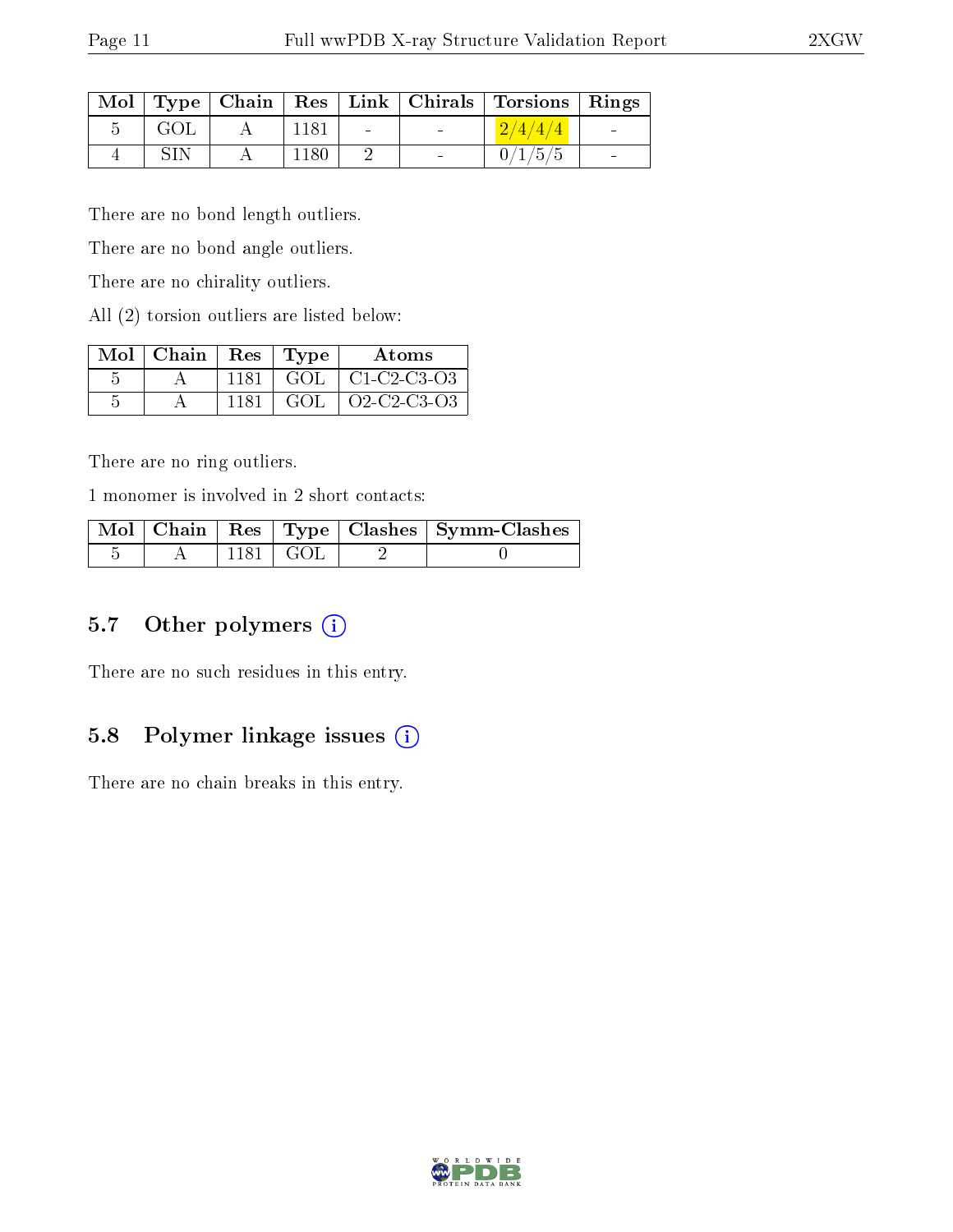## 6 Fit of model and data  $\left( \cdot \right)$

### 6.1 Protein, DNA and RNA chains (i)

In the following table, the column labelled  $#RSRZ> 2'$  contains the number (and percentage) of RSRZ outliers, followed by percent RSRZ outliers for the chain as percentile scores relative to all X-ray entries and entries of similar resolution. The OWAB column contains the minimum, median,  $95<sup>th</sup>$  percentile and maximum values of the occupancy-weighted average B-factor per residue. The column labelled  $Q< 0.9$  lists the number of (and percentage) of residues with an average occupancy less than 0.9.

| $\mid$ Mol $\mid$ Chain | Analysed $ \langle \text{RSRZ} \rangle $ |         | $\rm \#RSRZ{>}2$                             |  | $\mid$ OWAB(Å <sup>2</sup> ) $\mid$ Q<0.9 |
|-------------------------|------------------------------------------|---------|----------------------------------------------|--|-------------------------------------------|
|                         | $^{\prime}$ 166/199 (83%) $\vert$        | $-0.22$ | 11 (6%)   18   23   9, 13, 37, 51 $^{\circ}$ |  |                                           |

All (11) RSRZ outliers are listed below:

| Mol | Chain        | Res | <b>Type</b> | <b>RSRZ</b> |
|-----|--------------|-----|-------------|-------------|
| 1   | A            | 175 | LEU         | 5.2         |
| 1   | A            | 23  | SER         | 4.0         |
| 1   | A            | 15  | НIS         | 3.6         |
| 1   | A            | 16  | <b>ASN</b>  | 3.1         |
| 1   | A            | 14  | THR         | 2.9         |
| 1   | А            | 7   | GLU         | 2.8         |
| 1   | $\mathbf{A}$ | 174 | ALA         | 2.7         |
| 1   | A            | 10  | TYR         | 2.4         |
| 1   | А            |     | <b>ASN</b>  | 2.3         |
| 1   | A            | 11  | ALA         | 2.2         |
|     |              | 4   | THR         | 2.1         |

### 6.2 Non-standard residues in protein, DNA, RNA chains (i)

There are no non-standard protein/DNA/RNA residues in this entry.

#### 6.3 Carbohydrates (i)

There are no carbohydrates in this entry.

### 6.4 Ligands  $(i)$

In the following table, the Atoms column lists the number of modelled atoms in the group and the number defined in the chemical component dictionary. The B-factors column lists the minimum,